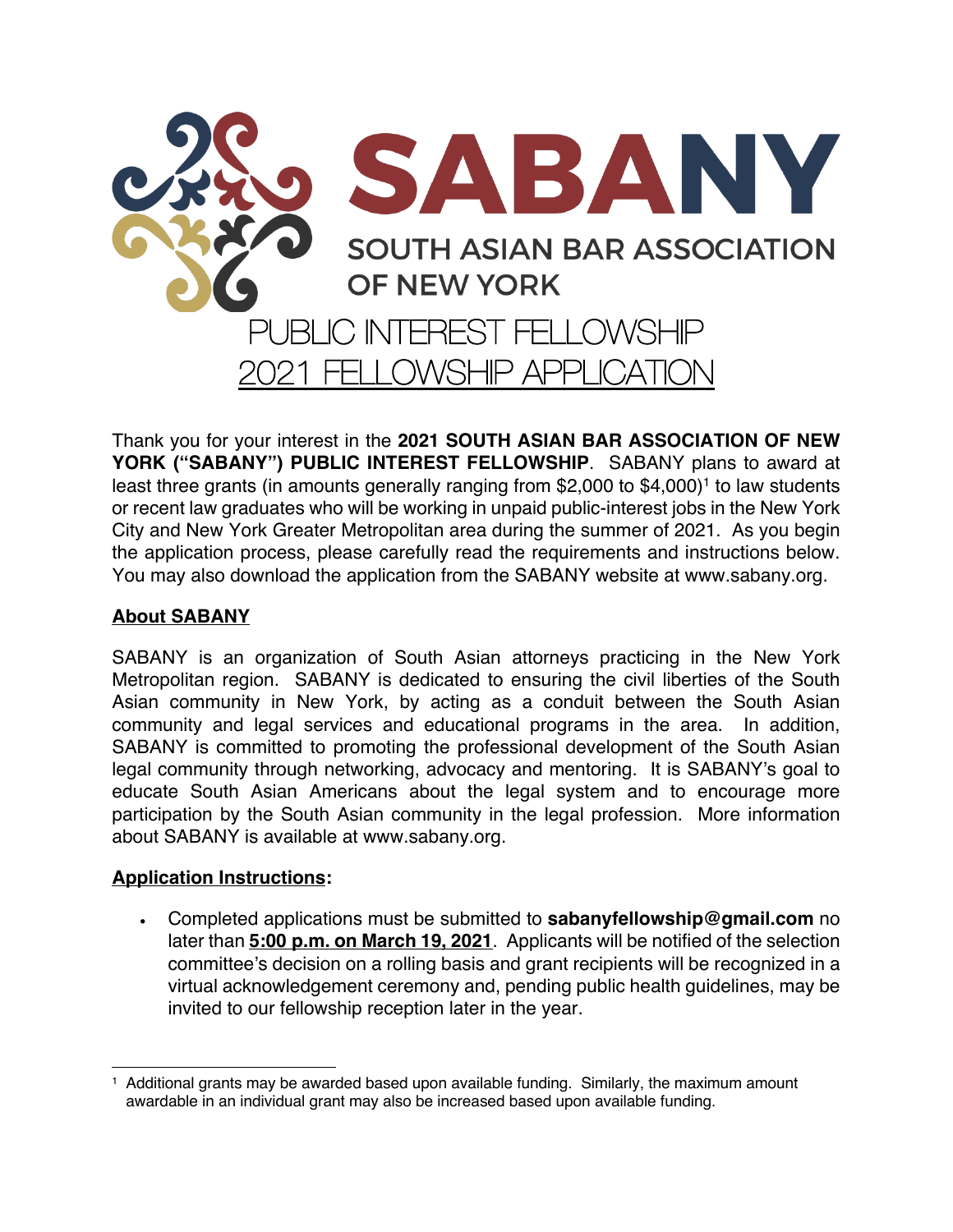- A complete application consists of:
	- Part I (*Applicant & Host Organization Information*);
	- Part II (*Job Description*);
	- Part III (*Personal Statement & Resume*); and
	- Part IV (*Financial Need*).
- Please submit your application in two separate documents (PDF or Microsoft-Word compatible) attached to one email. Document 1 should contain Part I of the application (the Applicant & Host Organization Information). Document 2 should contain Parts II-IV of the application. As noted below, the letter from the organization can be submitted via email with the completed application by **March 19, 2021.**
- **Your name should NOT appear anywhere** in Parts II-IV of the application. The judges will not be provided with names of the applicants, and the applications will be evaluated based on the point system outlined in the application.

#### **Eligibility Requirements:**

To apply for the SABANY Public Interest Fellowship, you must:

- (1) Demonstrate financial need; and
- (2) Not already have received the SABANY Fellowship; and
- (3) Be one of the following2:
- A first or second-year law student of South Asian descent who will be spending at least ten  $(10)$  weeks of the summer of 2021 in an unpaid<sup>3</sup> law-related public interest<sup>4</sup> internship in New York State or the greater metropolitan area<sup>5</sup>, or

- 4 Law-related public interest positions include, but are not limited to, law-related positions serving the broader public (or a sub-community thereof) and local, state or federal government agencies or departments.
- <sup>5</sup> "New York State or the greater metropolitan area" means New York State, the counties of Hudson, Essex, Bergen, Union, Passaic, Morris, and Middlesex in New Jersey, and the county of Fairfield in Connecticut.

<sup>2</sup> While this list includes most categories of criteria that would qualify an applicant for the fellowship, SABANY understands it is not exhaustive and reserves the right to award fellowships to those who do not neatly fit into one of these categories.

<sup>&</sup>lt;sup>3</sup> Please include in Part IV of the application any potential stipends provided by your host organization. Receipt of such a stipend does **not** automatically qualify the internship as paid or unpaid; such determination is made on a case-by-case basis by the selection committee.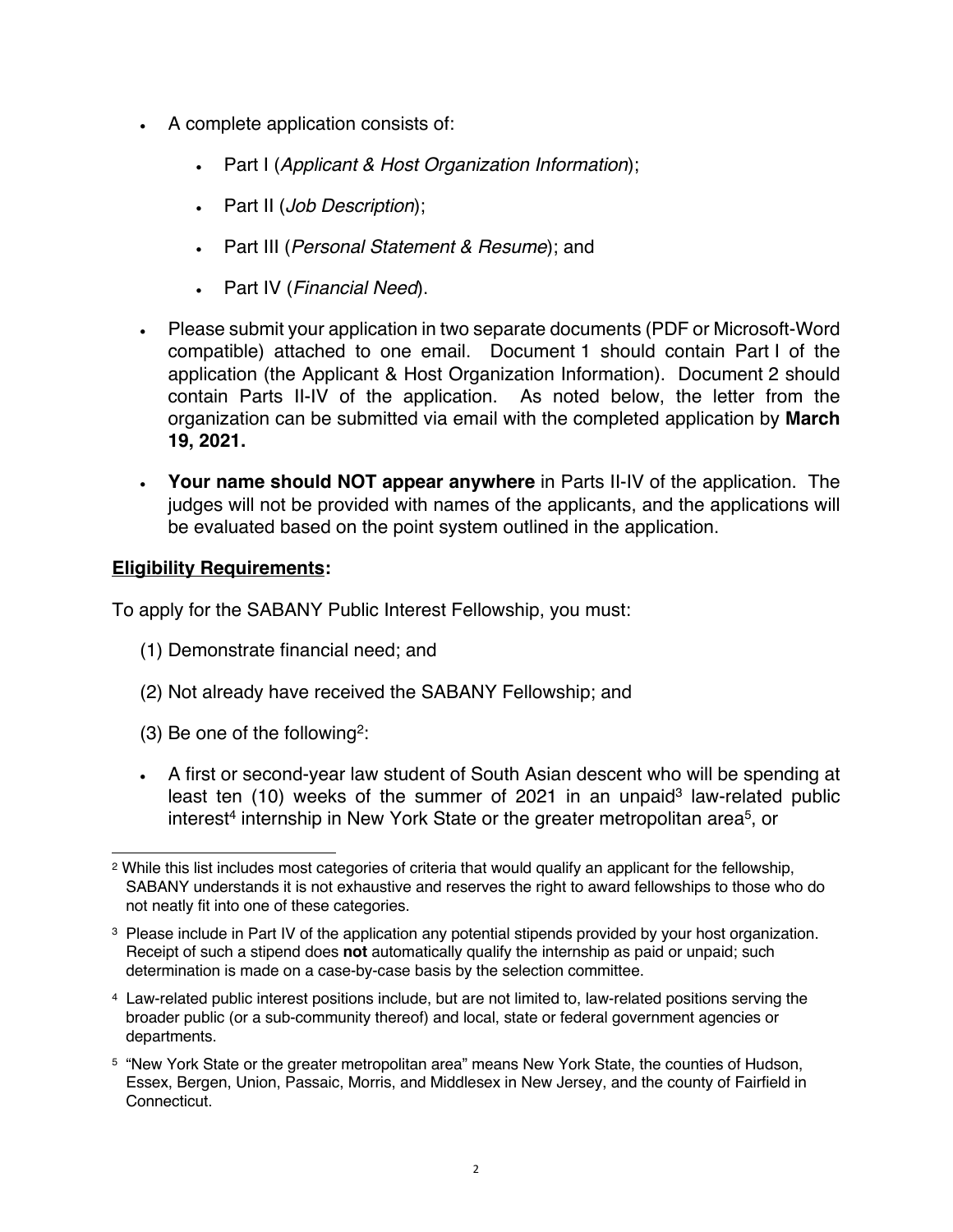- A first or second-year law student attending a New York State or greater metropolitan area law school who will be spending at least ten (10) weeks of the summer of 2021 in an unpaid public interest legal internship in New York State or the greater metropolitan area, which specifically focuses on the needs of the local South Asian community, or
- A first or second-year law student attending a New York State or greater metropolitan area law school who will be spending at least ten (10) weeks of the summer of 2021 in an unpaid public interest legal internship in South Asia; or
- A recent law graduate (who graduated no earlier than 2020/will graduate from law school in 2021) of South Asian descent who has obtained an unpaid public interest legal internship or volunteer legal position at a public interest organization in New York State or the greater metropolitan area; or
- A recent law graduate (who graduated no earlier than 2020/will graduate from law school in 2021) who has obtained an unpaid public interest legal internship or volunteer legal position at a public interest organization in New York State or the greater metropolitan area which specifically focuses on the needs of the local South Asian community.

#### **Terms of the Fellowship:**

By submitting an application electronically, each applicant certifies that all statements contained in the application are true and correct, and consents to the following terms:

- SABANY reserves the right to change the number of fellowships awarded, the amount of the Fellowship, or whether a Fellowship is awarded in 2021;
- The Fellowship recipient must immediately notify SABANY in writing if the recipient (a) leaves the identified summer position early, (b) changes host organizations, or (c) becomes subject to academic discipline or ceases to become enrolled in law school; and
- The Fellowship recipient agrees to submit a brief report following the completion of the internship and consents to SABANY using his or her name and the report in future SABANY events or endeavors.
- The Fellowship recipient must notify SABANY of any other sources of funding that he or she will receive to support the unpaid internship for the summer of 2021. Such sources include stipends from host organization, funds from other employers, or other public interest grants for either the SABANY Public Interest Fellowshipfunded position or any other work. Recipients may only receive a total of \$6,000 in fellowship awards, including the SABANY fellowship, for the summer of 2021.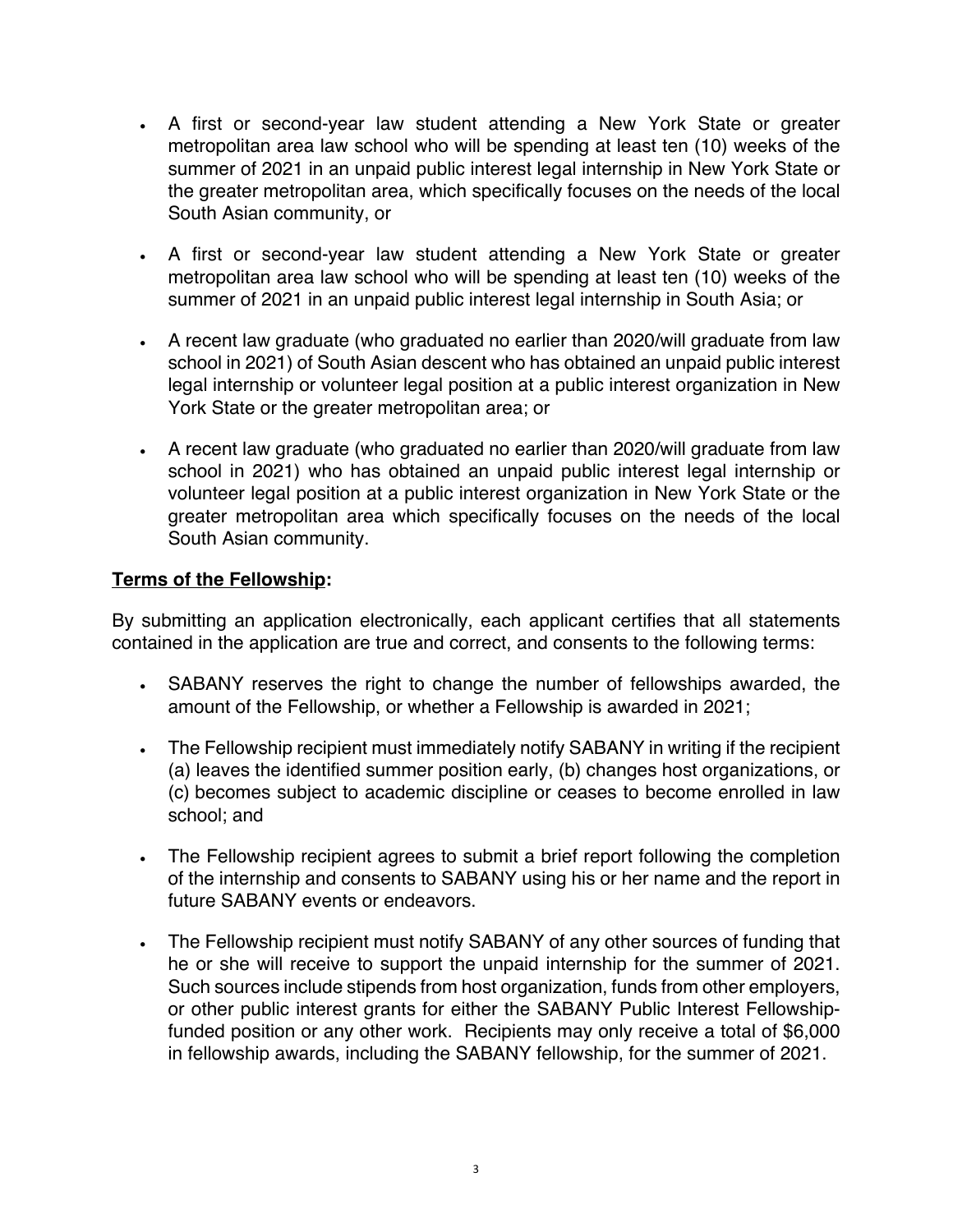**If you have any questions about the application process or the Fellowship, please send an email to sabanyfellowship@gmail.com. This application may be copied and distributed freely.**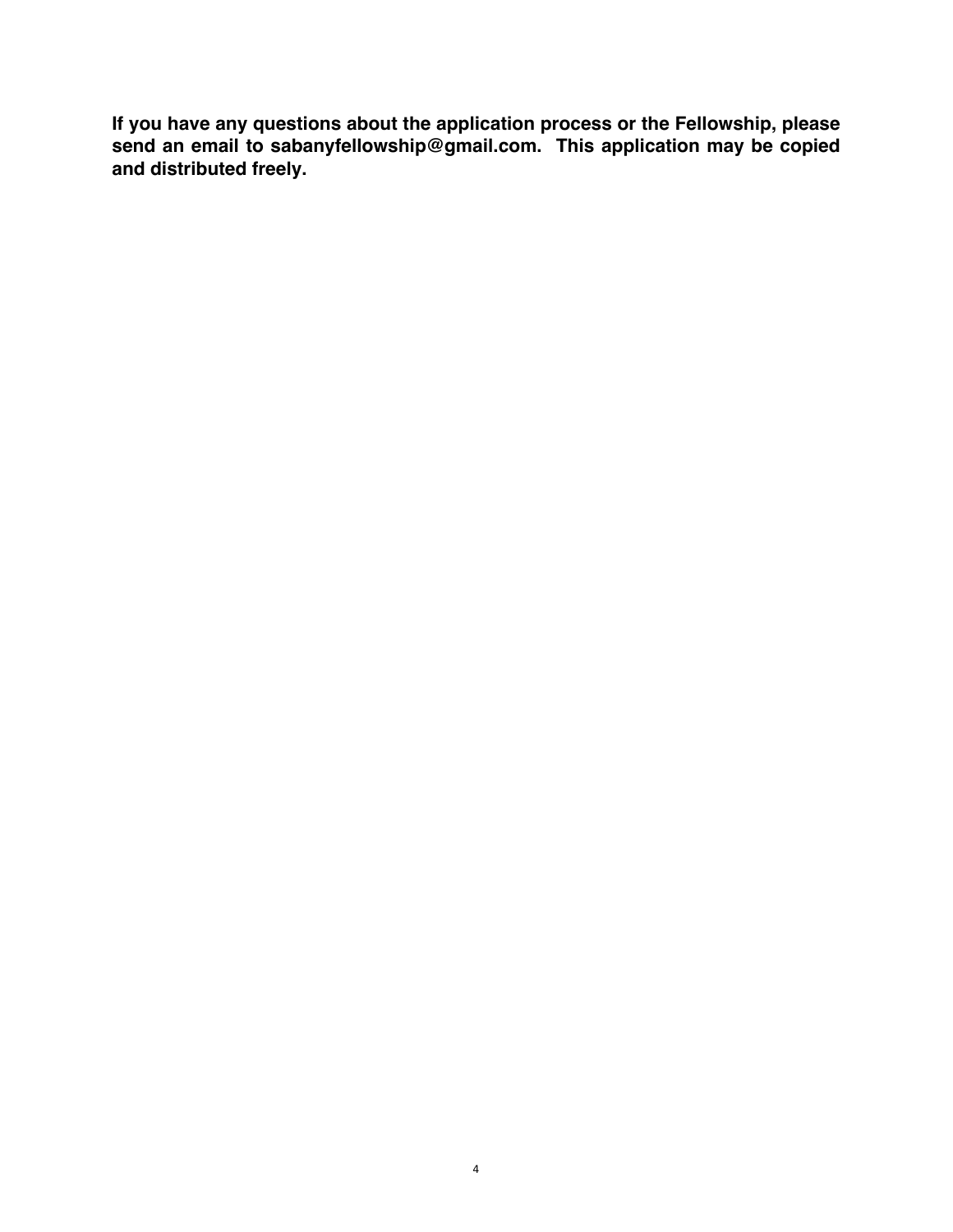## **SABANY PUBLIC INTEREST FELLOWSHIP 2021 FELLOWSHIP APPLICATION**

## **PART I: Applicant & Host Organization Information**

| <b>Applicant Information</b><br>А. |
|------------------------------------|
| Name                               |
| Law School                         |
| Graduation Date (mo/yr)            |
| <b>Local Address</b>               |
| City/State/Zip Code                |
| <b>Telephone Number</b>            |
| <b>Email Address</b>               |

Please indicate which one of the following best describes you:

A first or second-year law student of South Asian descent who will be spending at least ten weeks of the summer of 2021 in an unpaid public interest legal internship in New York State and the greater metropolitan area, or

A first or second-year law student who will be spending at least ten weeks of the summer of 2021 in an unpaid legal internship in New York State and the greater metropolitan area which specifically focuses on the needs of the local South Asian community, or

A first or second-year law student who will be spending at least ten weeks of the summer of 2021 in an unpaid legal internship in South Asia; or

\_\_\_\_\_A recent law graduate of South Asian descent (who graduated no earlier than 2020/will graduate from law school in 2021) who has obtained an unpaid public interest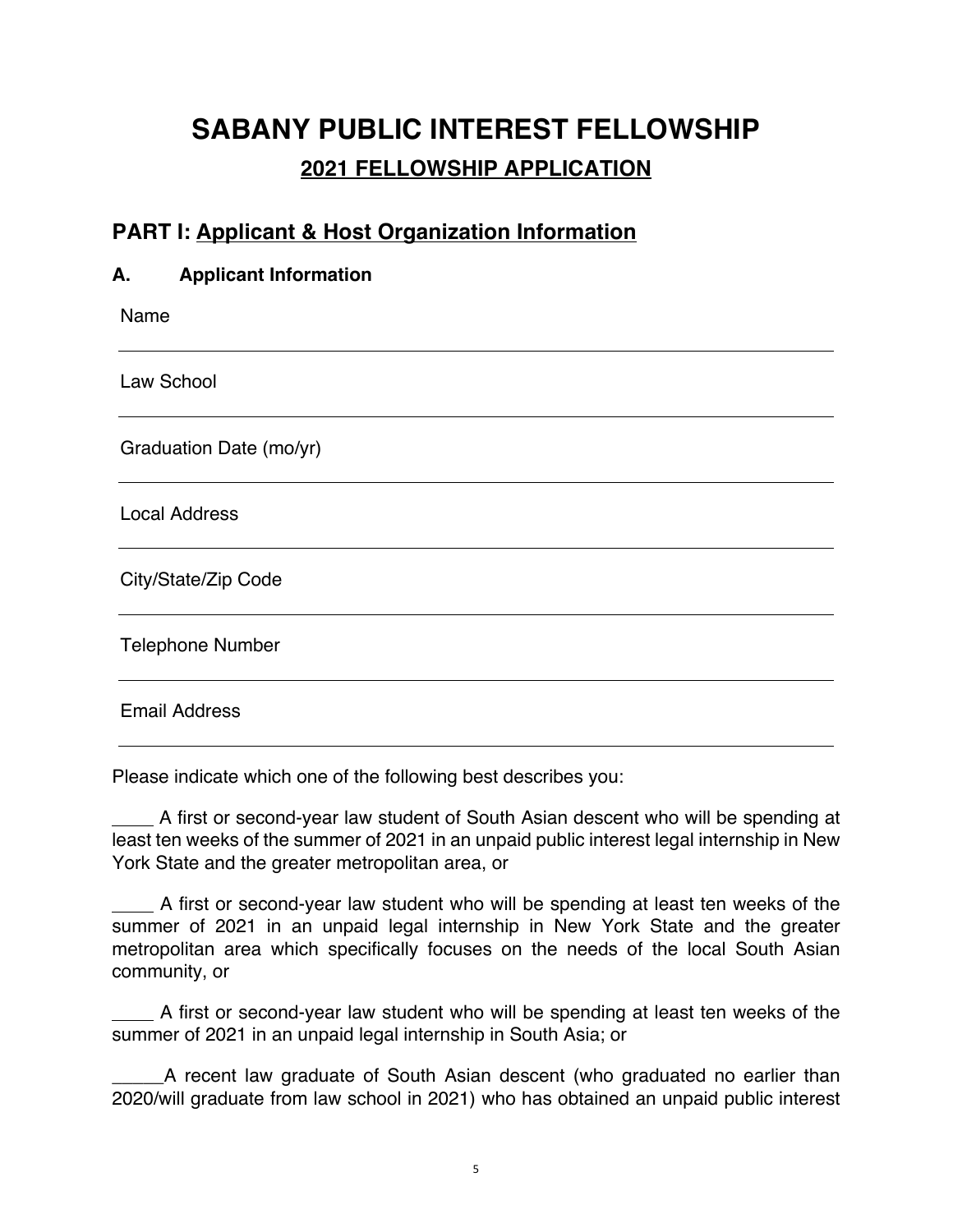legal internship or volunteer legal position at a public interest organization in New York State.

A recent law graduate (who graduated no earlier than 2020/will graduate from law school in 2021) has obtained an unpaid public interest legal internship or volunteer legal position at a public interest organization in New York State or the greater metropolitan area which specifically focuses on the needs of the local South Asian community.

\_\_\_\_\_ Other (Please explain):

Please indicate how you learned about SABANY's Public Interest Fellowship.

#### **B. Host Organization Information**

In addition to the information below, please submit a letter from your host organization confirming the offer of a summer internship, the dates of the internship, and that the internship is unpaid. Note: A letter from the host organization is not required if you have not yet received an offer. Please send this letter to SABANY by email, as a scanned image, at sabanyfellowship@gmail.com. The email should contain your name and a note that the attached document completes your SABANY Public Interest Fellowship application. **The deadline is March 19, 2021 by 5pm.**

#### **Host Organization:**

| Name                         |     |    |       |  |  |
|------------------------------|-----|----|-------|--|--|
| Contact<br>Person            |     |    |       |  |  |
| Tel.                         |     |    | Email |  |  |
| Mailing<br><b>Address</b>    |     |    |       |  |  |
| City/State/Zip<br>Code       |     |    |       |  |  |
| Do you have an offer<br>yet? | Yes | No |       |  |  |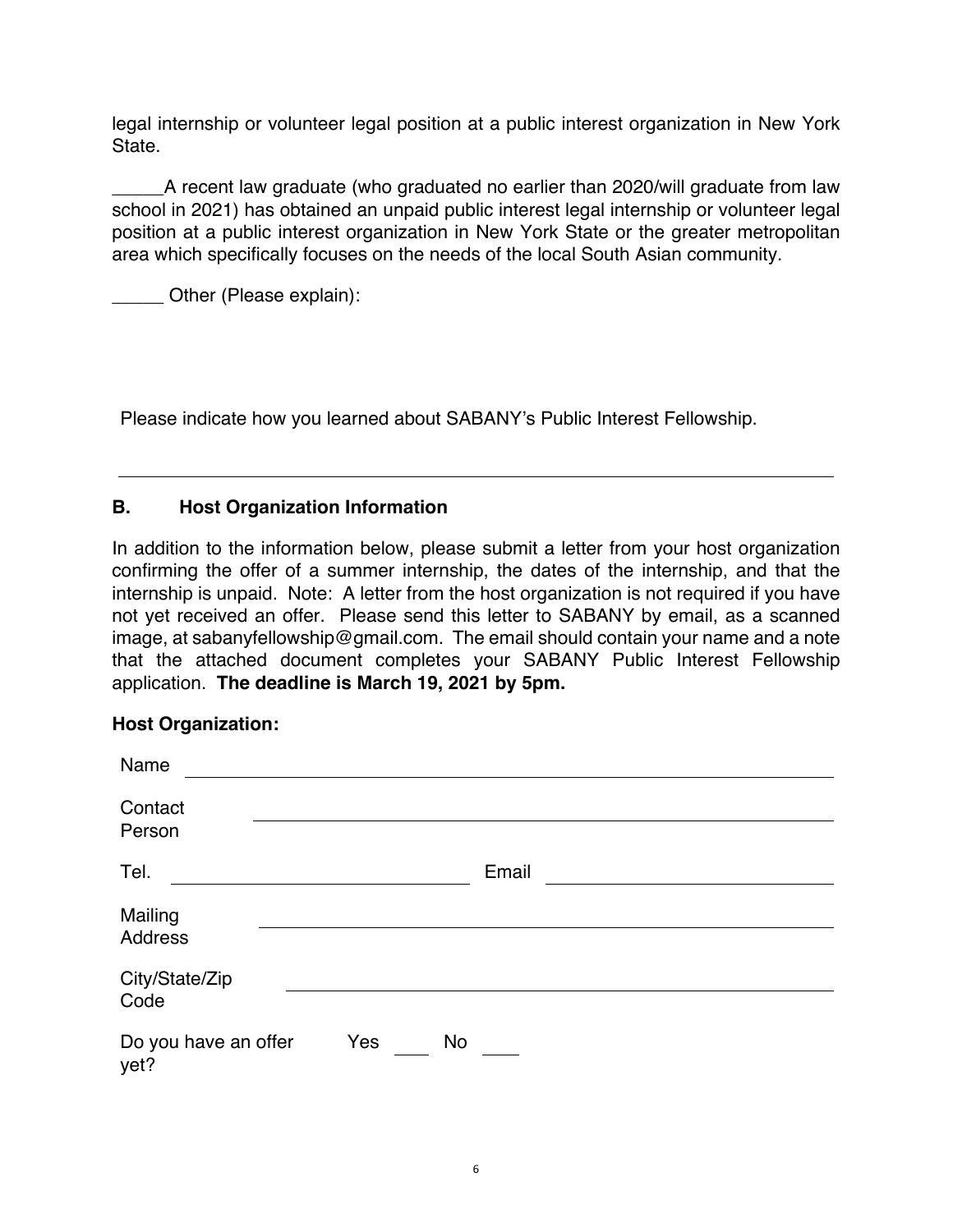If not, when do you expect to know whether you have received an offer?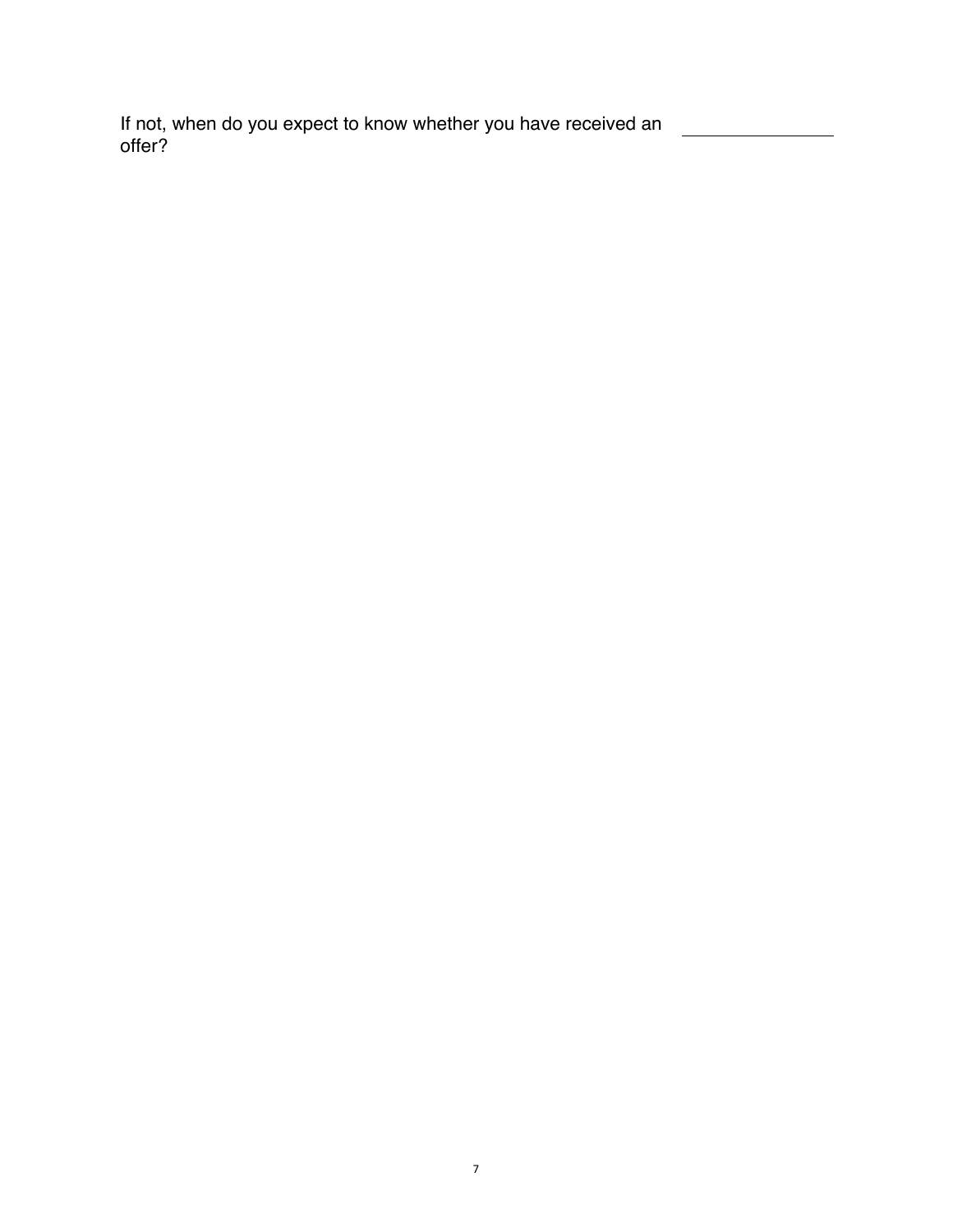# **SABANY PUBLIC INTEREST FELLOWSHIP 2021 FELLOWSHIP APPLICATION**

## **PART II: Job Description**

#### **Instructions:**

- 1. Word limit: 200. Please indicate the number of words at the end of your job description.
- 2. Please do not include your name anywhere on this part of the application.

#### **Topics:**

Please discuss the following:

- 1. The name of the host organization, the host organization's mission, and the community that is served by the host organization; and
- 2. The specific work you will perform.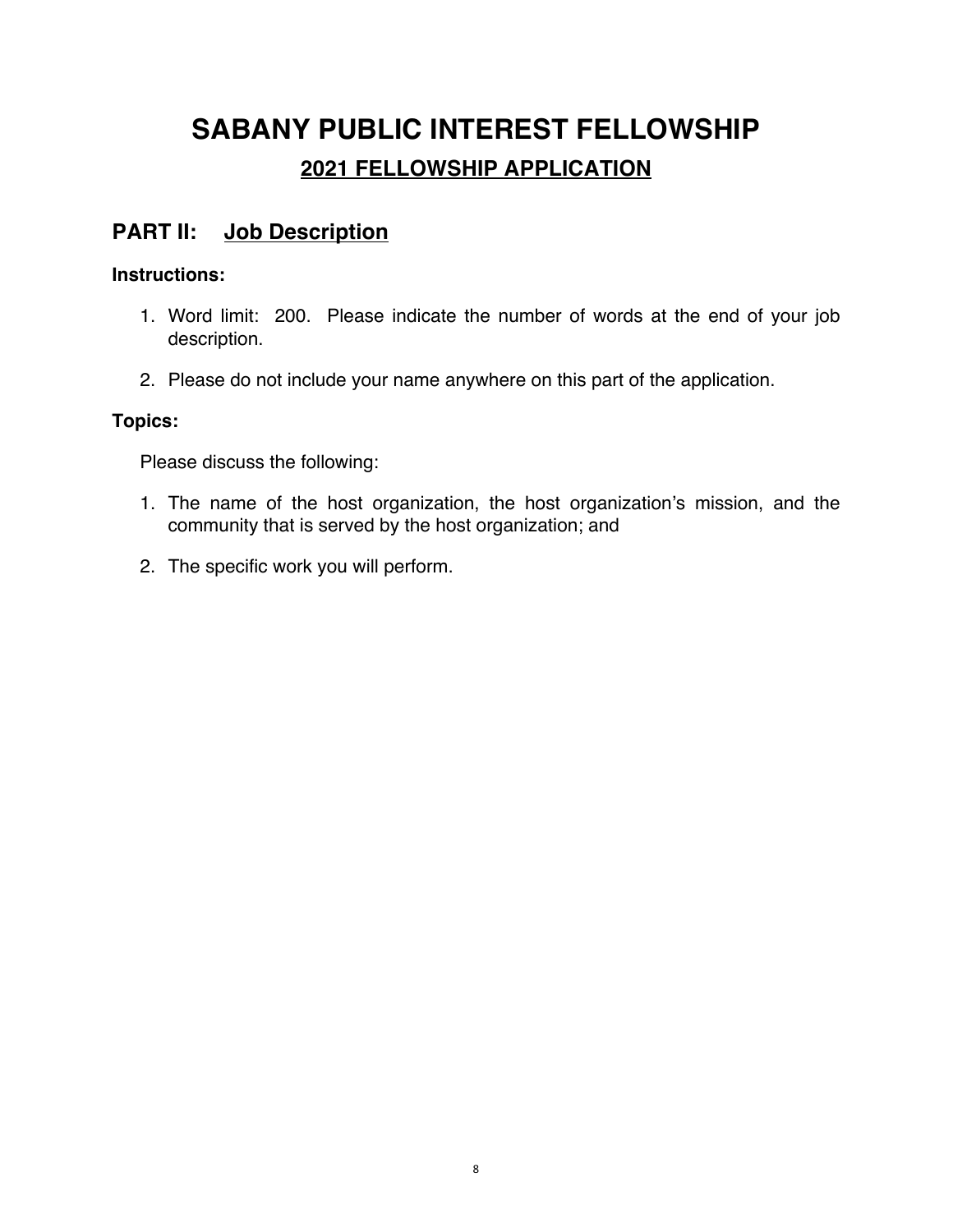# **SABANY PUBLIC INTEREST FELLOWSHIP 2021 FELLOWSHIP APPLICATION**

### **PART III: Personal Statement & Resume**

Part III of this application consists of two sections: your personal statement and your resume.

#### **1. Personal Statement**

- *Instructions:*
	- Word limit: 750. Please indicate the number of words at the end of your essay.
	- Please do not include your name or any other information that may identify you anywhere on this part of the application.
- *Topics:*
	- Please discuss:
		- Why you selected the proposed internship(s);
		- Your interest in public service and how the internship(s) relate(s) to this interest;
		- If you have had only limited past involvement in public interest activities, please explain what has sparked your current interest.

### **2. Resume**

- *Instructions:*
	- Identification: Please remove your name, address and telephone number from the top of each page of your resume.
	- Please note that crossing through your name, address and phone number does not always render them unreadable.